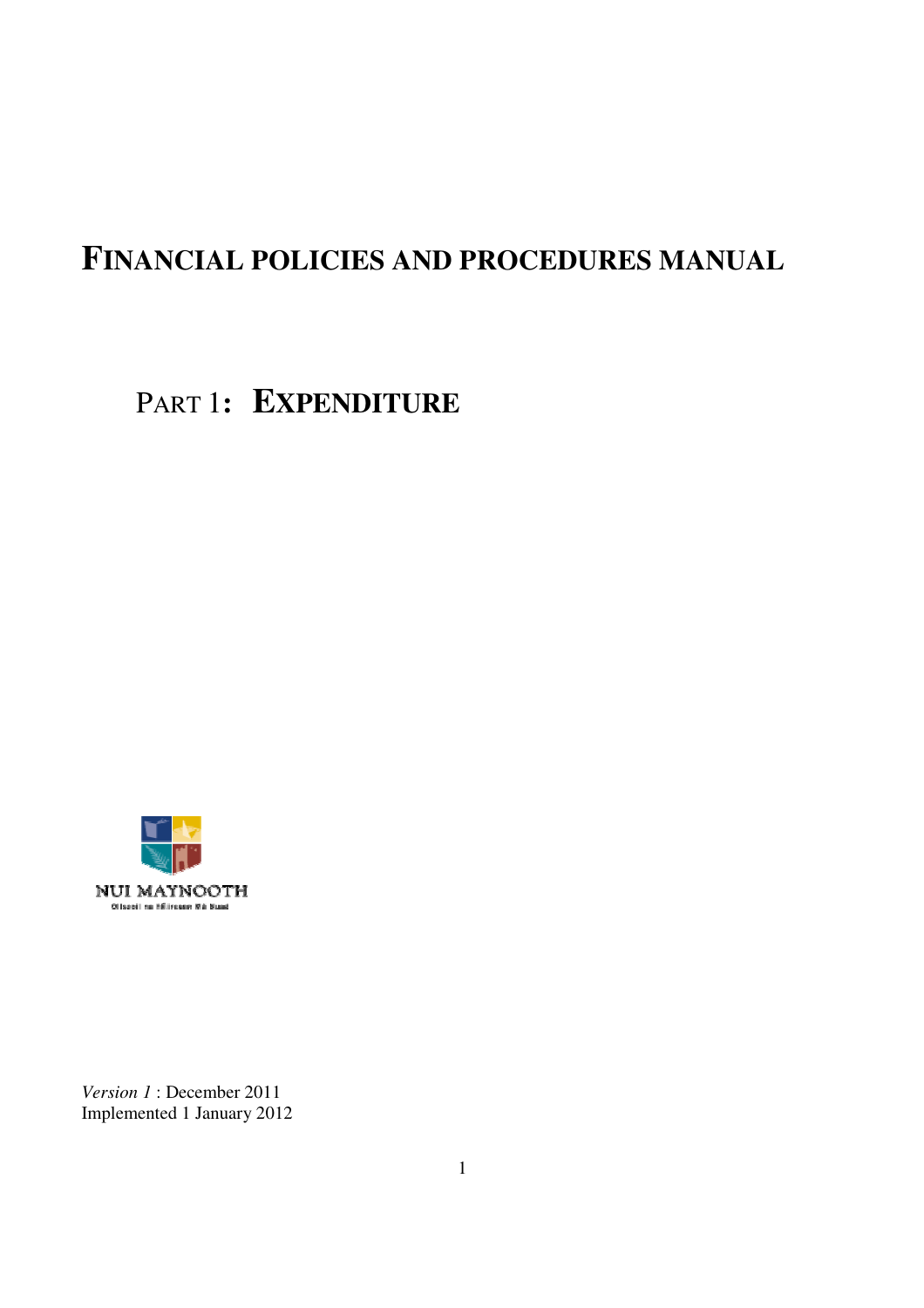# **EXPENDITURE POLICY**

1.1 The National University of Ireland Maynooth "the University" seeks to manage expenditure to ensure value for money and safeguarding the use of public funds. These expenditure policies apply to all individuals including employees, students and visitors acting on behalf of the University and to all funds administered by the University regardless of the funding source (core, research, self financing). Only where funds are subject to more stringent rules imposed by external bodies will any other rules be considered to override those of the University.

The payments system is open to audit by the University's internal and external auditors and by the Revenue Commissioners and the Comptroller & Auditor General.

The submission of a false or exaggerated payment request is a serious matter which will be investigated and may lead to disciplinary action being taken by the University under the Statues. The University Auditors, under the Criminal Justice (Theft & Fraud Offences) Act, 2001, are required to inform An Garda Síochána of any cases of fraud, irrespective of value, which come to their attention.

# **Responsibilities of Authorising Officers**

- 1.2 Responsibility for financial management in the University is delegated through a decentralised structure with appropriate limited authority vested in university Budget Holders and Senior Officers ("Authorising Officers"). Authorising Officers are responsible for ensuring that **all** payment requests including invoices, expense reimbursement claims, non staff payment requests and credit card summary spreadsheets are appropriate, legitimate and in accordance with University policies and rates. By signing-off a payment request the Authorising Officer takes full responsibility and accountability for the expenditure. Payment requests must be scrutinised by the Authorising Officer to ensure the expenditure is reasonable, provides value for money, is within budget, includes detailed supporting documentation and is of a standard whereby it can be audited by an internal or external auditor.
- 1.3 Specimen signatures of all budget holders must be sent to the Payments Office for audit purposes. A 'signature stamp' may be used in exceptional circumstances in larger departments if approved by the Bursar. Such stamps must only be used for 'high volume-low value items'. Signature stamps will not be accepted for individual values in excess of  $\epsilon$ 5,000. A schedule detailing all invoices approved using a signature stamp must be signed with an original signature by the Authorising Officer weekly.

# **Responsibilities of Claimants**

1.4 It is the responsibility of every representative of the University to act in a prudent and reasonable manner when incurring expenditure on behalf of the University. Expenditure must not be excessive, must provide value for money and must always stand up to reasonable external scrutiny. Claimants must comply with University expenditure policies and procedures and provide supporting documentation and explanations where required for all items of expenditure.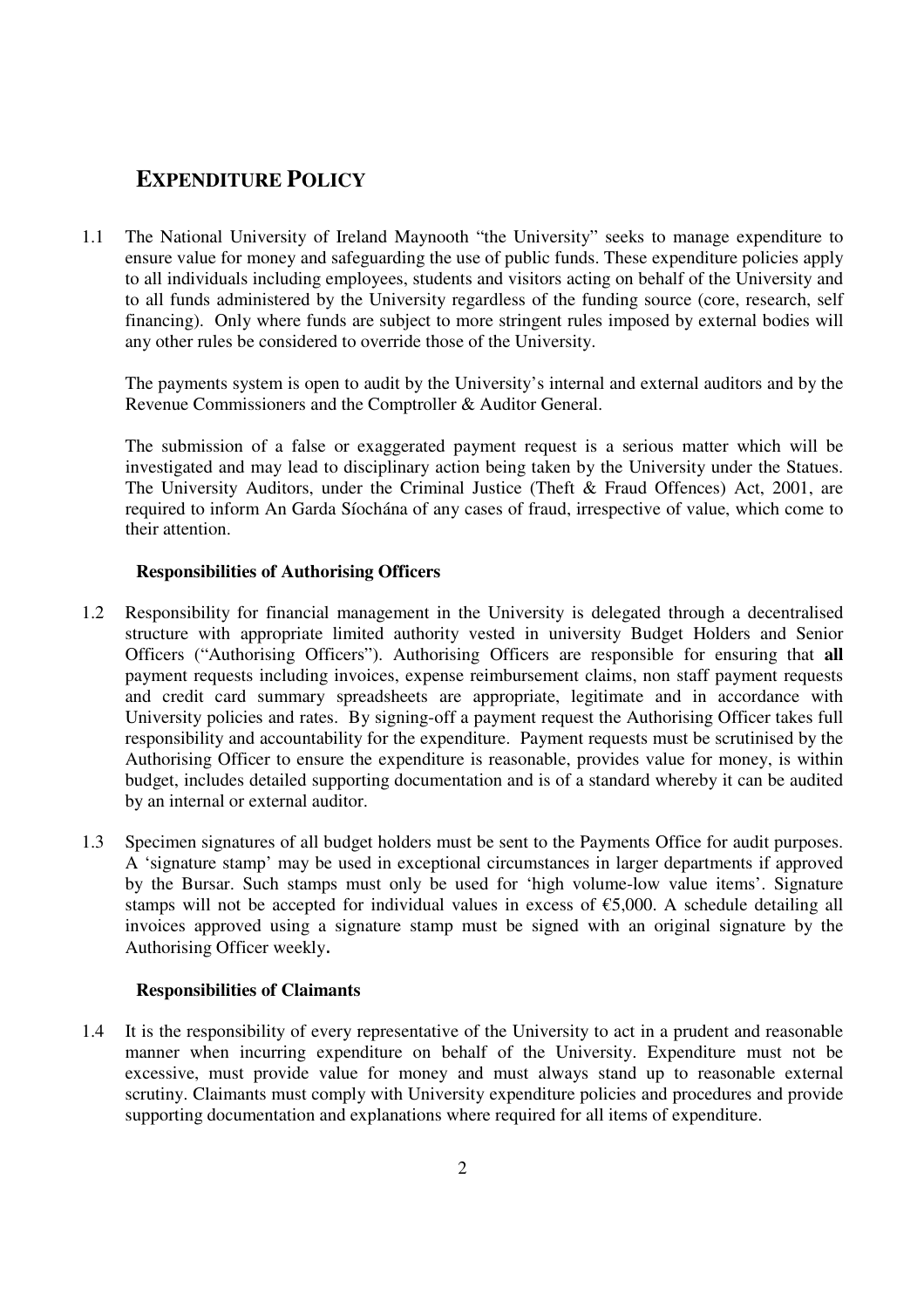# **Reimbursement of staff expenditure**

- 1.5 The University will reimburse individuals on a fully vouched original receipts basis for all expenditure that has been wholly, exclusively and necessarily incurred in the course of University business. Original receipts detailing the expenditure and proof of payment must be submitted for all claims. Photocopies of receipts are not acceptable. Credit/debit card slips are proof of payment only and must be accompanied by original receipts.
- 1.6 All claims for expenses reimbursement should be summarised on a "Staff Expenses Reimbursement Claim form" available on the Finance Office website. Forms should include:
	- Full particulars for the trip / event subject to the claim. "University purposes", "meeting", "academic conference" and similar vague statements are not acceptable;
	- clear itemisation of expenditure type:
	- Appropriate coding to Business Unit and Object Code.
- 1.7 All claims should be signed by the claimant and counter-signed by a relevant Authorising Officer before being forwarded to the Payments Office for processing.
- 1.8 Expenses Reimbursement only applies to expenses incurred while away from an individual's normal place of work. It is not a mechanism through which equipment and supplies can be purchased. The purchase of equipment or supplies should be made in accordance with the University procurement policy. It is acknowledged that on occasion due to time constraints individuals may purchase items required for their duties. Small infrequent purchases with an upper limit of  $\epsilon$ 100 are permitted to be purchased by individuals and claimed through the staff expenses reimbursement system.
- 1.9 Claimants are not permitted to authorise their own expenses reimbursement claims. All expenses reimbursement claims should be authorised by an appropriate Authorising Officer in accordance with the approval matrix below. Expenses claimed by the President must be scrutinised by the Bursar and approved by the Chair of the Governing Authority or a member of the Governing Authority nominated by the Chair. In circumstances where the Authorising Officer is party to the activity resulting in the expense claim, then another relevant Authorising Officer's approval is required. An expense claim must not be approved by a close relative of the claimant (e.g. spouse or parent etc).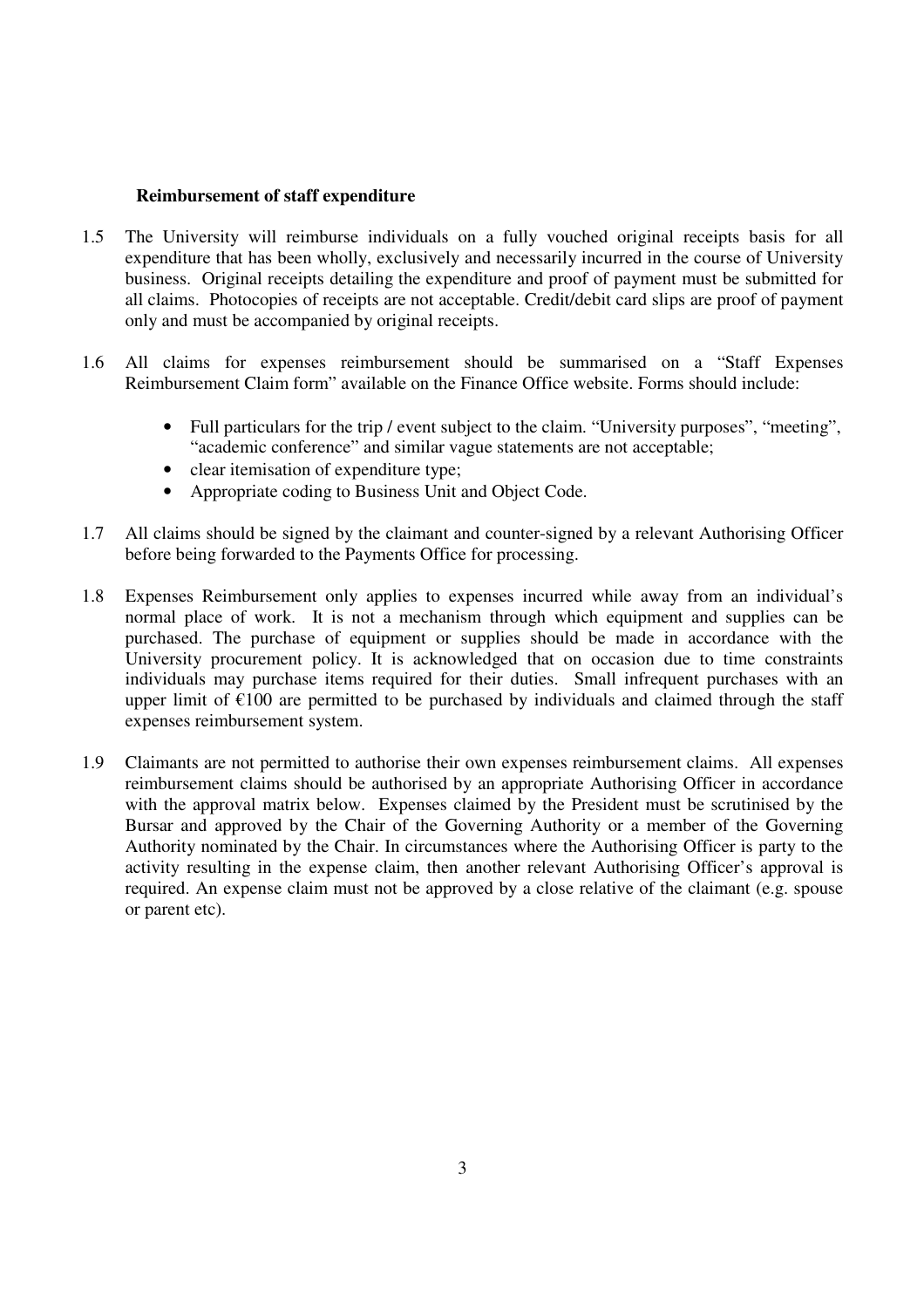| <b>Approval Matrix</b>         |                                         |
|--------------------------------|-----------------------------------------|
| <b>Expense Claimant</b>        | Approver                                |
| President                      | Chair of Governing Authority or nominee |
| Senior Officer                 | President                               |
|                                |                                         |
| Member of Governing Authority  | Secretary, Governing Authority          |
| <b>Head of Department</b>      | <b>Faculty Dean</b>                     |
| Director of Research Institute | Vice President of Research              |
| <b>Research Budget Holder</b>  | Head of Department/Director of Research |
|                                | Institute                               |
| Research staff                 | <b>Research Budget Holder</b>           |
| Department staff               | <b>Head of Department</b>               |
| Institute staff                | Director of Research Institute          |
| School staff                   | Head of School                          |

# **Deadlines**

1.10 Claims which are more than four months in arrears will not be paid.

# **TRAVEL ACCOMMODATION AND SUBSISTENCE**

1.11 The University will pay travel expenses for individuals including employees, students and visitors travelling on behalf of the University provided that they are wholly, exclusively and necessarily incurred on University business. The most economical method of transport must be used, taking into account efficient working practices and will be on the basis of actual expenditure incurred. Public transport and car-pooling should be used where possible. The University will not pay for travel from home to an employee's place of work.

# **Air Travel**

- 1.12 As a rule, air travel to all destinations should be by economy class. In certain exceptional cases, business class travel may be used provided it has been pre-approved in writing or by email by the Bursar. All requests to travel via business class must be submitted to the Bursar detailing the justification for use of business class, the cost compared with an economy ticket, the events/meetings scheduled and the length of visit. Retrospective approval will not be given. Requests to travel business class will not normally be allowed for flights of less than five hours duration and only in circumstances where meetings are scheduled close to arrival time. Expenditure on business class travel in not permitted from externally funded research grants or for travel to an academic conference. Boarding cards must be submitted with expenses Boarding cards must be submitted with expenses reimbursement claims on all externally funded research grants.
- 1.13 First class travel should never be undertaken. "Trading down" of travel tickets i.e. traveling by a lower class in order to claim an extra ticket for a guest or a cash refund is not permitted.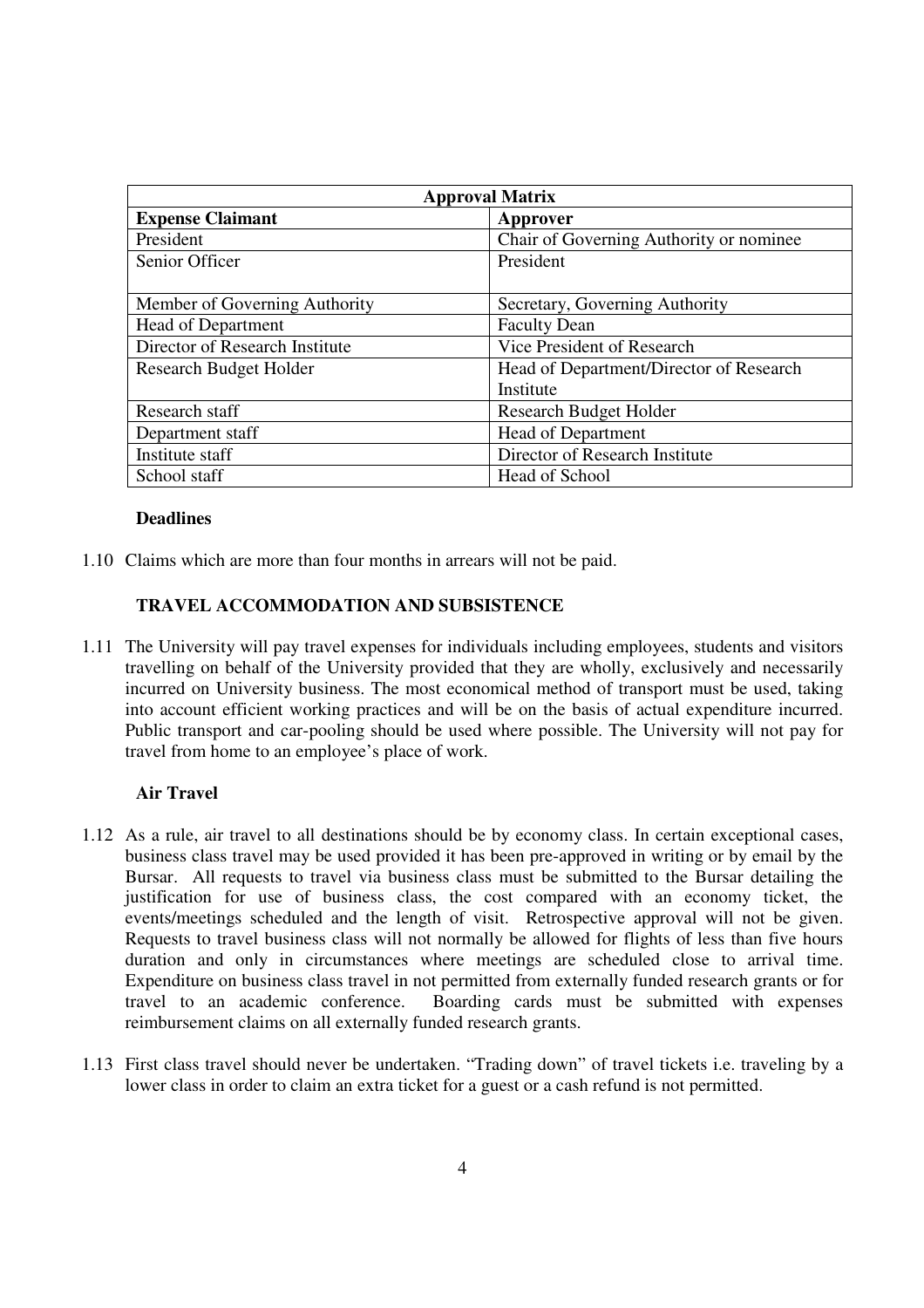# **Travel by Rail / Ferry**

1.14 All staff must travel standard/economy class on trains / ferry.

# **Travelling by Car**

- 1.15 Where public transport is unsuitable, mileage can be claimed for use of a private car on University business. Staff should claim mileage at the current University rates available on the Finance Office webpage. Full details of all the journeys including Date, Reason for Journey, Starting point and Destinations, Number of miles / Kms must be included on the claim form. Petrol/Diesel receipts will not be reimbursed.
- 1.16 Certain externally funded research grants set mileage rates which are less than the University mileage rates eg LLP. In these cases the approved research grant rate must be used.
- 1.17 If a member of staff travels on University business to a place other than their permanent place of work (including a journey to a temporary place of work) and the journey begins and/or ends at home, travelling expenses will be paid on the basis of the shorter of 1) actual mileage travelled and 2) mileage that would have been travelled if the journey had commenced/finished at the permanent place of work. The University will not pay for travel from home to an employee's place of work.
- 1.18 Prior to making a business journey staff and University representatives must ensure they have adequate business insurance in place, which indemnifies the University against all claims arising while using private transport on University business. The University cannot accept liability for any loss or damage resulting from the use of privately owned transport on University business. By signing the expenses reimbursement form claimants confirm they have adequate insurance in place which indemnifies the University against all claims associated with using their own private transport when travelling on University business. Failure to sign the claim form will lead to a delay in processing claims.
- 1.19 Parking fines, clamping charges and other such motor related penalties will not be paid by the university under any circumstance.

# **Public transport, Taxis, airport parking**

1.20 Public transport should be used where feasible. Where public transport is not available or is unsuitable taxi fares will be paid by the University. The reason for taxi use must be fully documented on the payment request. Airport parking should only be used if it is cheaper than using public transport or taxis. Airport parking should be in the long term car park only.

#### **Insurance**

1.21 The University operates a separate group personal accident and business travel insurance policy that covers all members of staff travelling on University business. Full detail of the cover is available on the Health and Safety Office website. The cost of additional insurance taken out by staff will not be reimbursed.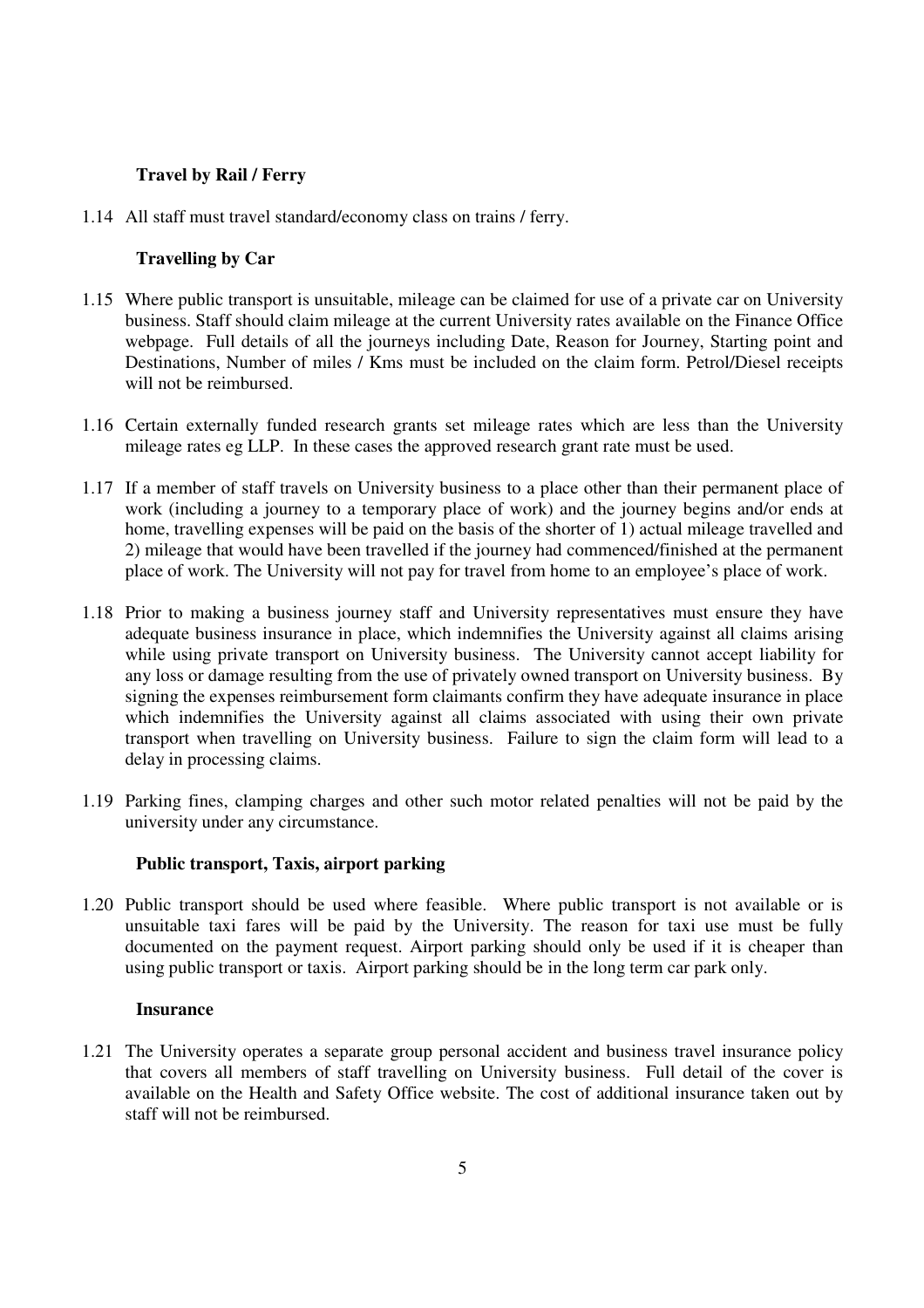# **Accommodation & Subsistence**

- 1.22 The University will pay for accommodation and subsistence for individuals including employees, students and visitors travelling on behalf of the University provided that they are wholly, exclusively and necessarily incurred on University business. Reasonable expenses will be reimbursed on the basis of vouched receipts only. The accommodation and subsistence rates published by the Department of Finance will be used as a guideline and invoices or claims outside these rates will need to be justified before they are approved for payment. The "Department of Finance rates" are available on the University Finance Office webpage.
- 1.23 Daily rates / per diems cannot be claimed except if approved in advance by the Finance Office for travel to developing countries only.

# **Staff accommodation**

1.24 The cost of overnight accommodation will not be paid by the University where the location is within 30 miles of the claimant's normal place of work other than in exceptional circumstances. The reason for the exceptional circumstance must be included on the payment request.

#### **Rental accommodation**

1.25 As a general rule the University does not pay for the cost of rental accommodation. In certain externally funded research grants, temporary accommodation costs may be paid as part of relocation expenses up to a maximum of three months for research staff only. Approval from the Bursar must be sought in advance of entering into any rental agreement on behalf of the University and a rental agreement is only valid if signed by the Bursar.

# **Extension of University business trip for personal purposes**

1.26 All extensions of University business travel for personal purposes must be agreed in advance by an Authorising Officer. It must be clearly documented and demonstrated that legitimate University business was the primary purpose of the visit and that all additional costs are borne personally by the individual. The claimant must complete appropriate leave records.

# **Spouse/ partner/family of members of staff**

1.27 Spouse/partner/family of members of staff, accompanying a member of staff abroad must pay their own travel expenses. In exceptional circumstances the University may deem it necessary for a partner to accompany members of staff at the University's expense where there is an express and unsolicited invitation to the spouse/partner/family member as well as to the member of staff; there is an explicit role for the spouse/partner/family member to exercise in the course of the visit, and the visit is an official role made on behalf of the University and not for personal career development. Such expenditure can only be incurred by the President and Senior Officers and must be approved by the Chair of the Governing Authority (or nominee) or the President as appropriate.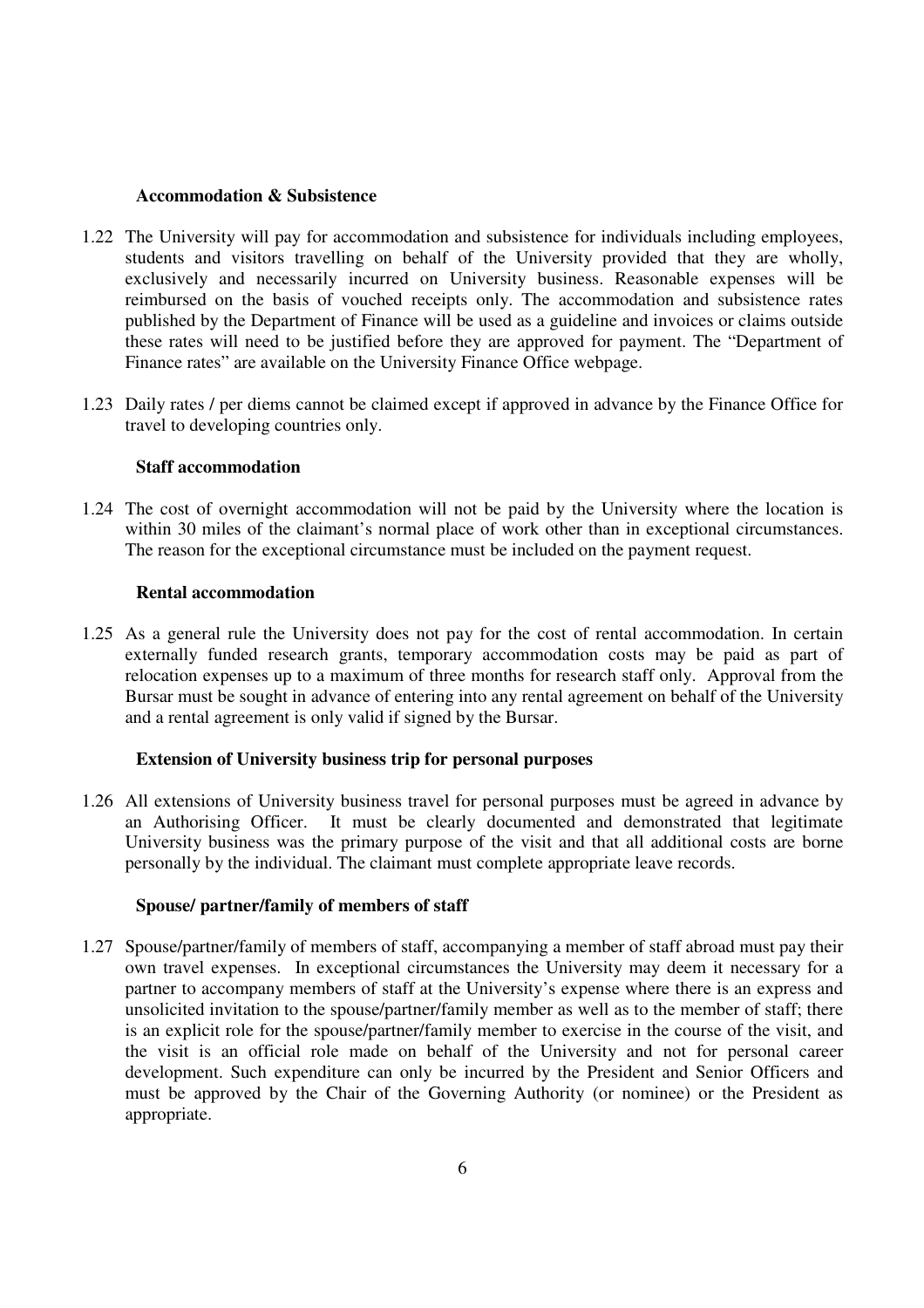# **HOSPITALITY AND ENTERTAINMENT**

- 1.28 Hospitality and entertainment refers to meals, beverages, and entertainment of any type provided to individuals including employees, students, University representatives, visitors to the University, clients, sponsors and external contacts of the University. The provision of hospitality and entertainment is appropriate in certain circumstances provided it is necessary and exclusively for University business and of benefit to the University.
- 1.29 University facilities should be used to conduct entertainment and events on campus wherever possible. If facilities are unavailable then meals should be taken at the most reasonable priced restaurant fitting the occasion.
- 1.30 Where hospitality and entertainment expenditure is incurred all related invoices, expenses reimbursement claims and University credit card summary spreadsheets must include the following:
	- Purpose of the entertainment;
	- Date and location of the function;
	- Names of attendees and the organisation each represents.

The University business purpose must be sufficiently detailed such that a third party reviewer can understand the reason for the expenditure. Payment requests which do not include a complete list of attendees and their affiliation will not be processed.

# **Alcoholic Beverages**

- 1.31 Alcoholic drinks which have been purchased for personal use while on a University business trip will not be paid by the university.
- 1.32 The purchase of alcoholic drinks at University staff meetings/away-days etc will not be paid by the University.
- 1.33 In the entertainment of external visitors only, in normal circumstances alcohol costs of up to 25% of the total cost of a meal is allowable.
- 1.34 Expenditure on alcoholic drinks will not be paid from externally funded research grants.
- 1.35 All alcoholic beverages related expenses must be coded to a separate object code No 62860.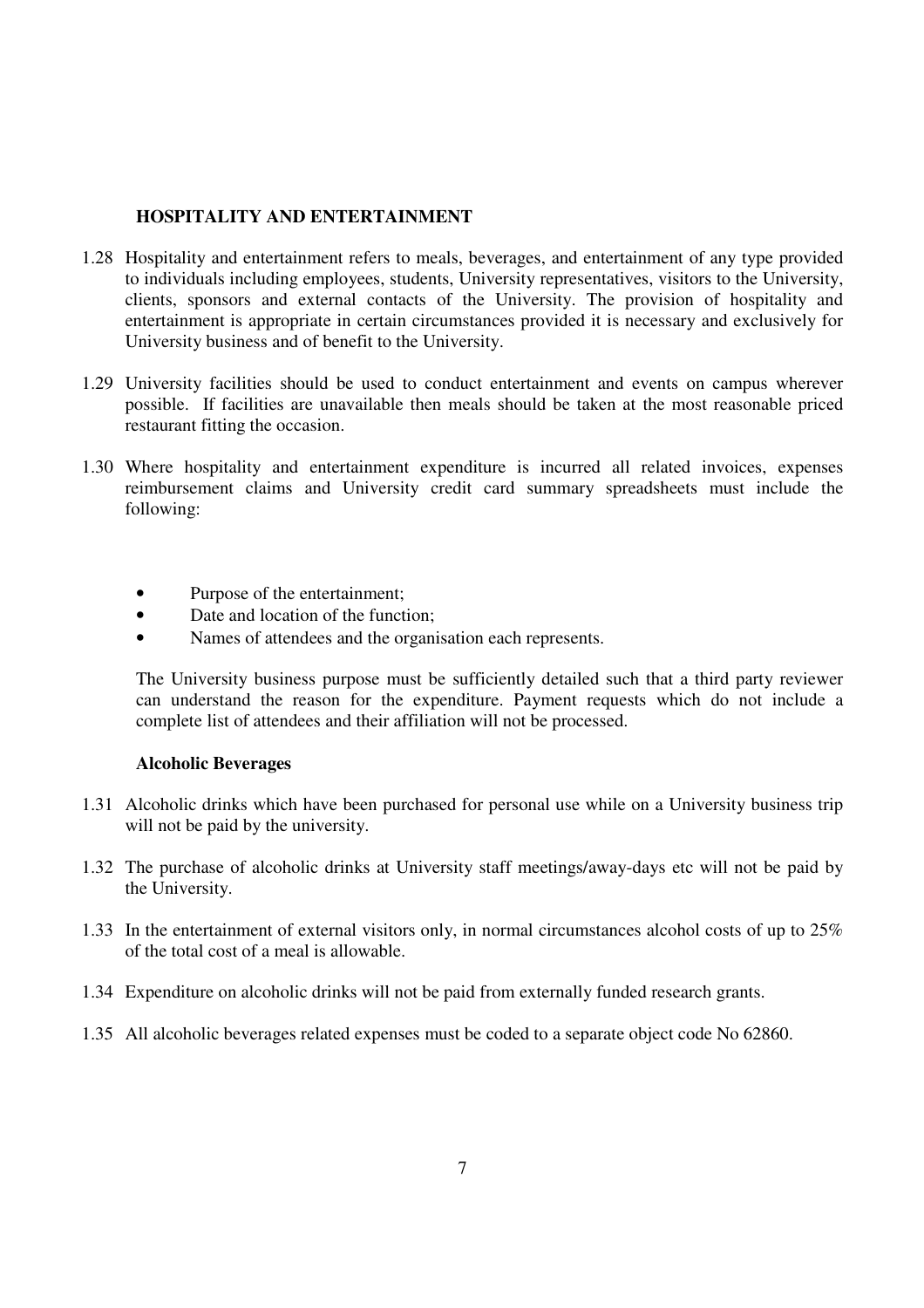# **University business hospitality and entertainment**

- 1.36 The University will pay for the cost of entertaining clients or external contacts provided that cost is reasonable and has been incurred wholly, exclusively, and necessarily for legitimate University business purposes. To meet the definition of legitimate university business purposes the following must apply:
	- Guests must be external, for example visiting academics, sponsors, or external contacts from other organisations;
	- The meeting must have a University business purpose. Purely social events will not meet the test for University business entertainment.
- 1.37 Where external facilities are used, in normal circumstances alcohol costs of up to 25% of the total cost of a meal will be paid by the University.

# **Staff hospitality and entertainment**

- 1.38 Receipts for dining alone will not be reimbursed unless as part of a legitimate University business trip.
- 1.39 The entertainment of University staff alone is not allowable expenditure. This applies whether on or off campus and includes all celebratory functions and Christmas parties. Where University staff attend an event to entertain clients, visitors or external contacts of the university, the number of University staff attending should be limited to what is reasonable and strictly necessary.
- 1.40 Reasonable refreshments for a staff away day/team building day either on or off campus is allowable where a University business purpose is fully documented. The payment request must be accompanied by an agenda, a full list of delegates and a meeting report. The University will not pay for alcoholic drinks at such events. Prior approval from a University Senior Officer is required for such events.

# **Student/staff entertainment**

1.41 Student/staff entertainment is allowable provided the majority at the event are students and the expenditure shall be limited to what is reasonable and strictly necessary.

# **Gratuities**

1.42 Gratuities paid within Ireland will be paid up to a maximum of 10% of the total bill (before gratuity) on presentation of a valid receipt. Where a service charge is included on the bill, no additional gratuity will be paid. Amounts in excess of this permitted maximum will not be paid unless the gratuity has been paid in oversees countries where custom and practice requires a higher level of gratuity. In such circumstances, up to 15% is allowable.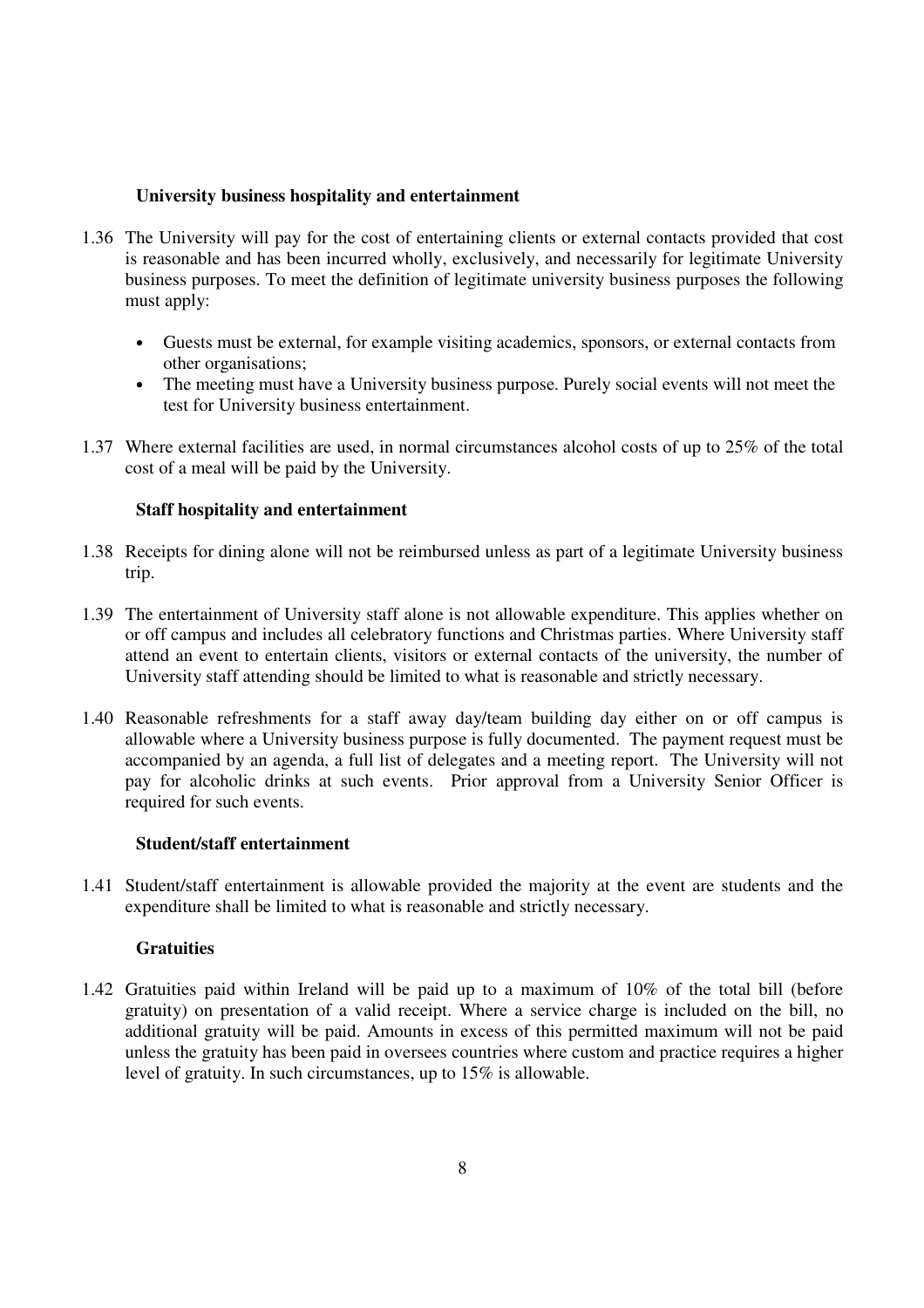#### **Broadband and Internet Connections**

1.43 The University will not pay for staff home broadband or internet connections under any circumstance as the University cannot demonstrate sole and exclusive business use to satisfy Revenue Benefit in Kind Guidelines.

# **Home and Mobile phones**

1.44 University staff who are required to make University business calls on their home or mobile telephones must attach the appropriate bill to the staff expenses reimbursement form with the relevant business calls highlighted. The University will not bear the cost of any part of phone rental charges or private calls.

# **Professional subscriptions**

1.45 Only professional subscriptions, which include membership of learning societies and which are reasonable and wholly exclusively and necessarily for the purpose of carrying out University duties will be paid by the University. Personal professional subscriptions for members of staff are the personal responsibility of individual members of staff and will not be paid. If in exceptional circumstances an Authorising Officer approves payment of a personal professional subscription then the full amount paid will be deemed Benefits-In-Kind and will be liable to Tax, Pay Related Social Insurance and Universal Social Charge. The first single subscription payment of an amount less than €250 will not be subject to BIK under "small benefits relief". Additional subscriptions are fully taxable.

# **Currency Exchange Charges/Rates**

1.46 Currency exchange commission and charges paid by a claimant as part of a University business trip will be reimbursed if proved by original receipts. Where the claimant has incurred expenditure in a foreign currency the Payments Office will normally reimburse expenditure at the exchange rate ruling at the time of reimbursement. To avoid incurring an exchange rate loss, claimants must submit a copy of their credit card statement (highlighting the relevant amounts) or the receipt for purchase of currency with their expense claim. The sole purpose of submitting such documentation is to prove the rate of exchange incurred. This documentation does not represent or substitute for original receipts.

# **Gifts**

- 1.47 Gifts for guests / visitors to the University should not be purchased from University funds. In certain circumstances where work is undertaken on a pro bono basis gifts up to a maximum value of €250 annually may be made with prior approval from an Authorising Officer.
- 1.48 Gifts for staff should not be purchased from University funds. Retirement gifts may be purchased at the discretion of University Senior officers, subject to a maximum of €200.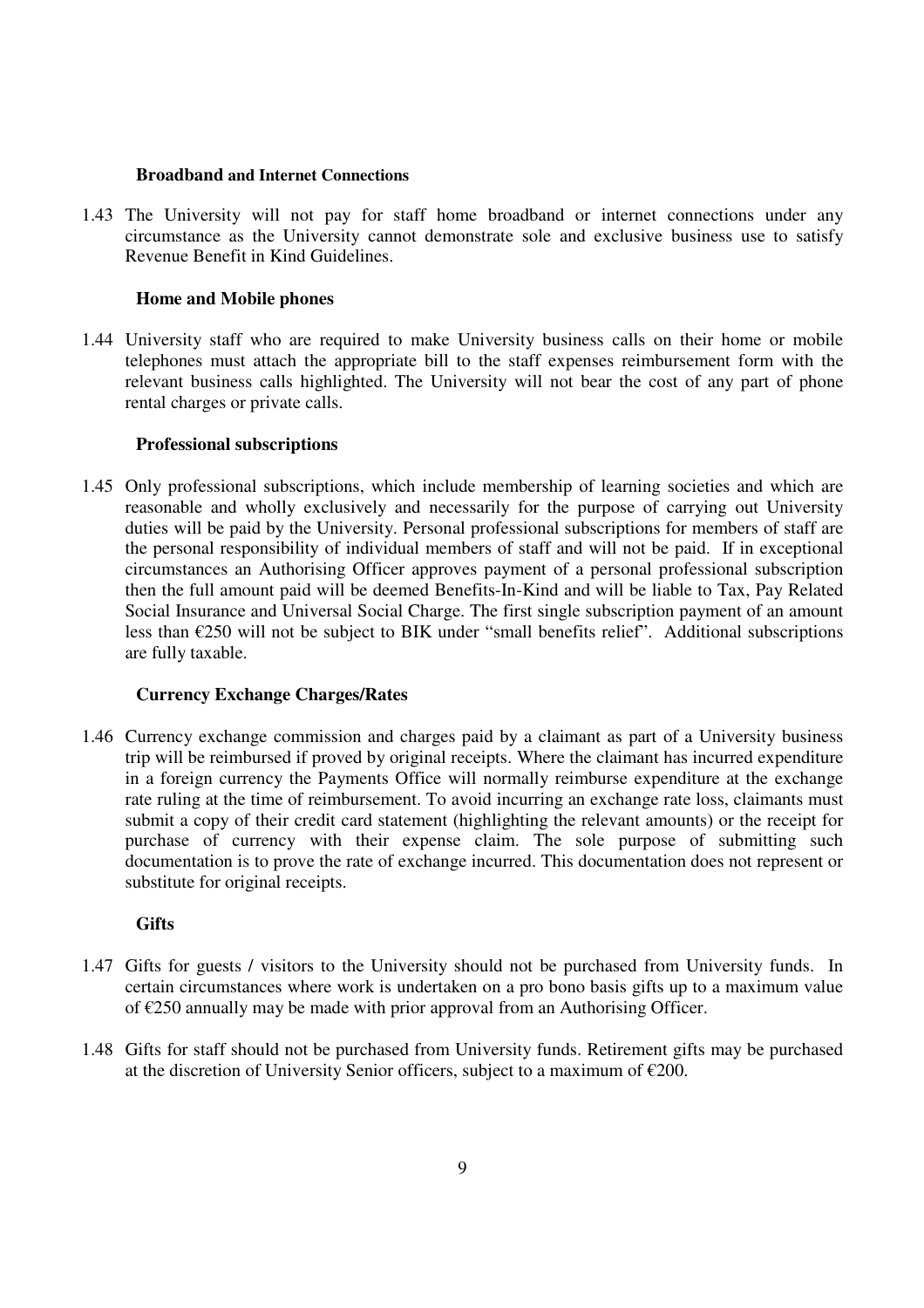# **UNIVERSITY CREDIT/PURCHASING CARDS**

- 1.49 The University has a Purchasing Card and Credit Card system, providing Visa cards to a limited number of Departments Schools and Institutes, which may be used to purchase goods and services on behalf of the University. The Credit/Purchasing Card may be used to purchase goods or services for University purposes face to face, by telephone, or using the internet. However, the internet must be used only where it is evident that secure encryption of the card details is in place. Credit/Purchasing Cards must only be issued with the approval of the Bursar. The Finance Office card Administrator sets limits for individual transactions and total value of transaction per month.
- 1.50 The Credit/Purchasing Card must be used for *bona fide* University purposes only and should not be used for personal purchases. Staff responsible for managing or using Credit/Purchasing Cards must familiarise themselves and comply with all relevant regulations issued by Visa and the University.
- 1.51 Specifically staff responsible for use of the University Credit/Purchasing Card must comply with the following:
	- The card must be used only by the authorised person, whose name will appear on the card;
	- The card must never be used to withdraw cash;
	- The card must be used to purchase only goods and services that are bona fide University expenditure, and where an approved budget exists;
	- The card must never be used for personal purchases;
	- The card must not be used for purchasing goods and services such as Office furniture, computers and software that can be ordered and paid for by invoice using university procurement frameworks or any other services where such frameworks or contracts for supply of goods or services to the university exists;
	- All expenditure must comply with Revenue requirements that it is wholly, necessarily and exclusively for work purposes;
	- The individual and monthly transaction limits set by the Finance Office Card Administrator must not be exceeded. Purchases must not be split artificially to remain under the individual transaction limit;
	- Cardholders must keep a file detailing all the transactions that they have approved during the month. Supporting documentation including original receipts, booking forms and invoices must be retained to substantiate the transaction;
	- Each cardholder will receive a hard copy of their monthly statement in the second week of the following month. Cardholders must review each monthly statement for accuracy and complete a "Credit Card Summary Spreadsheet" (available on the Finance Office *webpa*ge), attaching all original supporting documentation and sign the spreadsheet before returning to the Payments Office. The Spreadsheet must indicate the reason for each transaction and demonstrate that they are bona fide University expenditure and meet all the University financial regulations and policies. The spreadsheet must be returned to the Payments Office by the last day of the month. E.g. January statements received in February must be returned before 28 February;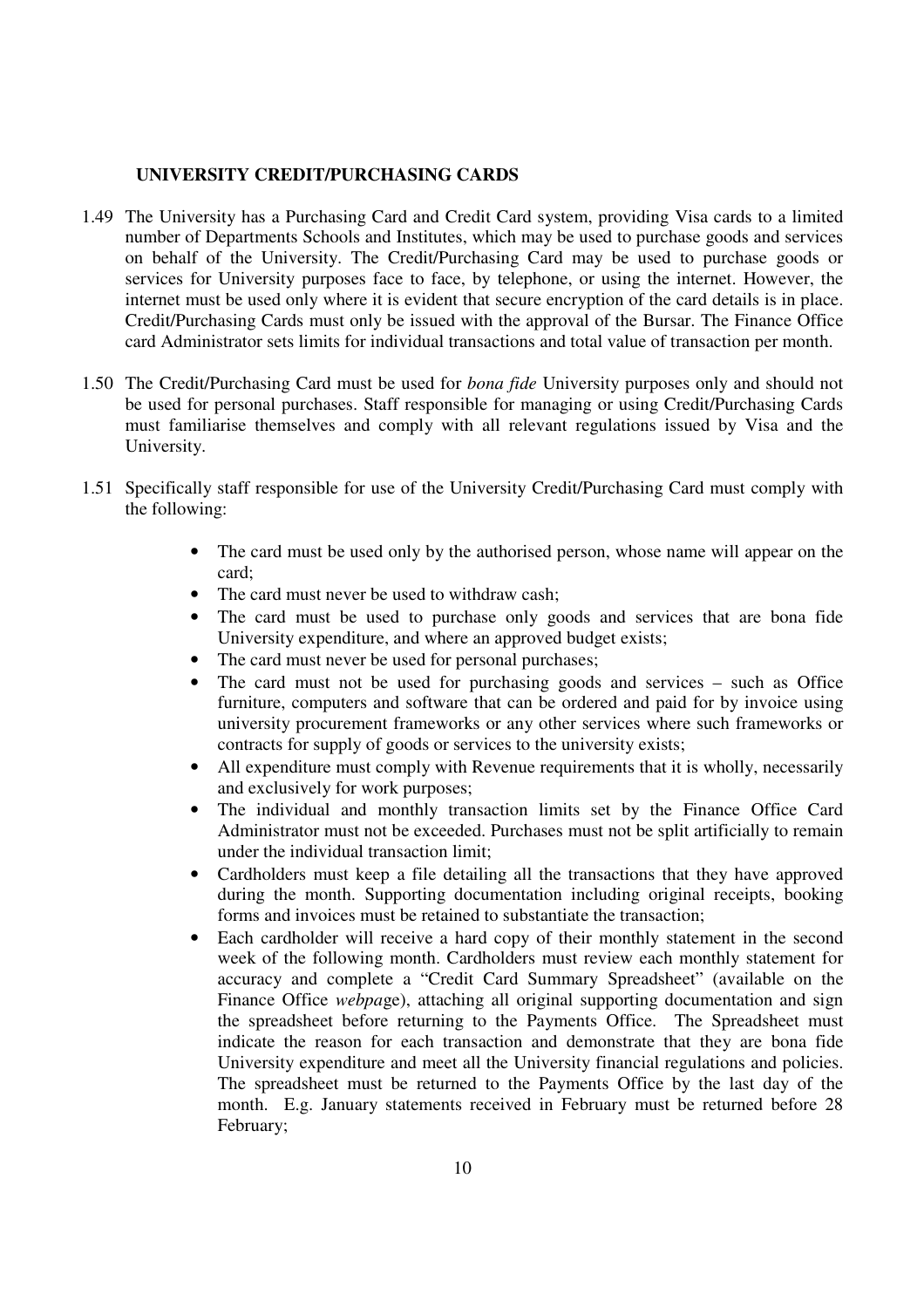- If the Credit Card Summary Spreadsheet and receipts are not received in the Payments Office within this specified timeframe, the card will be suspended.
- 1.52 All credit card expenditure will be collated by the Payments Office and the Bursar together with another Senior Officer will authorise the monthly expenditure before it is journalled the nominal ledger system.
- 1.53 By authorising the monthly Credit Card Summary Spreadsheet the Authorising Senior Officer is confirming they have examined the expenditure for the following:
	- The cardholder has complied with all expenditure policies and regulation;
	- The expenditure incurred was wholly, necessarily and exclusively incurred for *bona fide* University purposes;
	- The expenditure is charged to the appropriate budget heading;
	- Each item of expenditure is supported by an original receipt itemising the goods purchased;
- 1.54 The following actions of misuse will lead to immediate revocation of the University Credit/Purchasing Card and reporting to the President;
	- Splitting of charges to avoid the single purchase limit;
	- Using the card for personal purpose:
	- Using the card for cash withdrawal.
- 1.55 In advance of procuring goods and services budget holders should ensure they fully comply with the Manual of Procurement Policies and Procedures available at: http://procurementoffice.nuim.ie/local/pub/documents/Manual\_Rev\_Final.pdf.

# **PAYMENT OF SUPPLIER INVOICES FOR GOODS OR SERVICES**

- 1.56 Payment will only be made against an original invoice that has been certified for payment by an Authorising Officer. Before signing an invoice the budget holder must ensure that:
	- the invoice is addressed to the University:
	- the invoice is the original or a certified copy (supplier statements are not accepted for payment);
	- the invoice is matched to a previously approved purchase order;
	- the goods are recorded as having been received, examined and approved with regard to quality and quantity, or that the services rendered or work is satisfactory;
	- the invoice details (quantity, price, VAT) are correct;
	- the Business Unit and Object codes are appropriate. Object codes must correspond with the types of goods or service described on the invoice Miscellaneous or general consumable codes should only be used as a last resort;
	- there are sufficient funds in the relevant budget;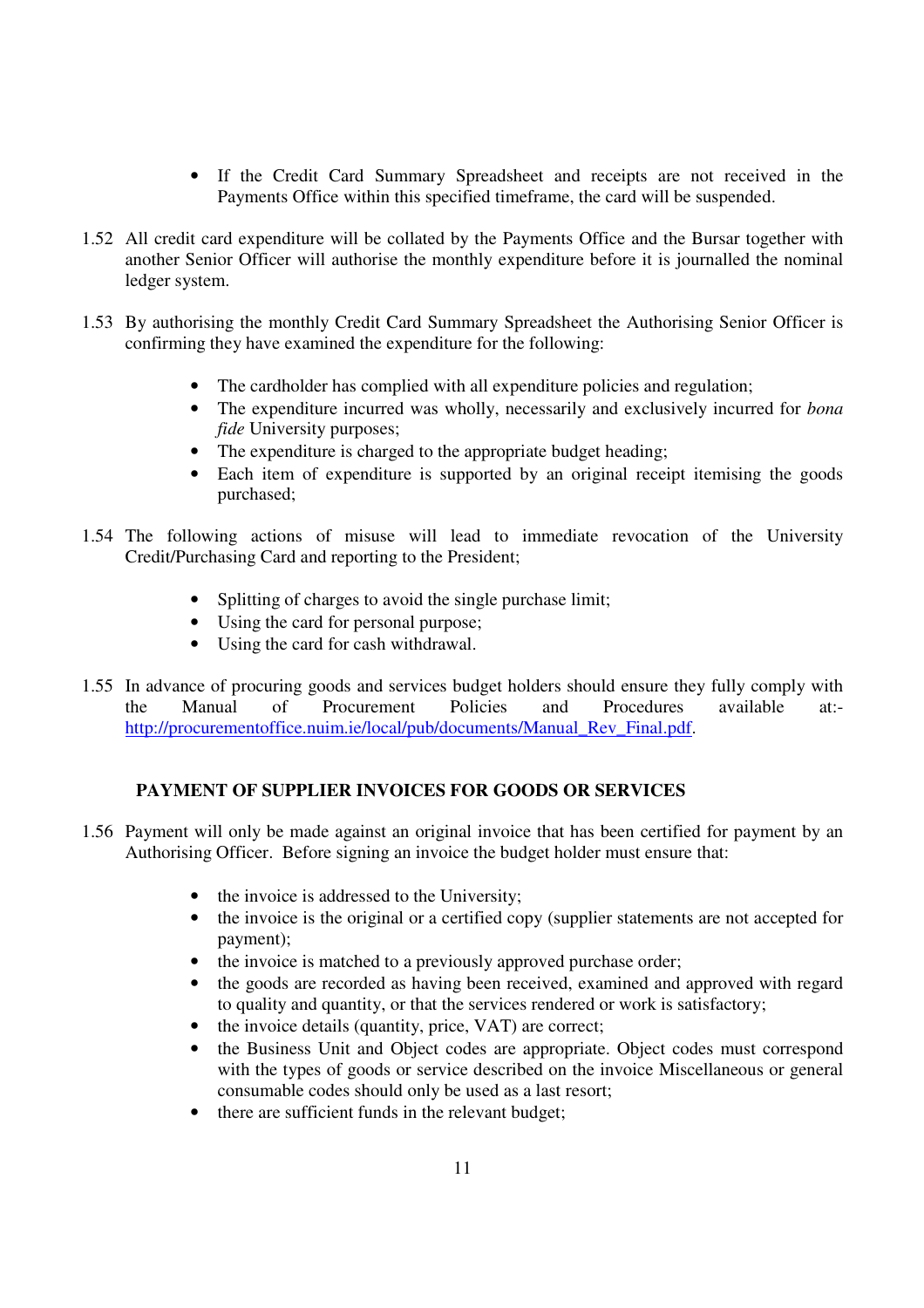• available discounts have been received.

# **Matching of Invoices**

- 1.57 Authorised signatories must ensure that the invoice details are correct and have been reconciled to the manual purchase orders and delivery docket for the supply of goods and services before approving the invoice for payment.
- 1.58 The University operates a clearly defined segregation of duties policy within the campus. In this regard the person authorising the invoice for payment must never be the same as the individual who raised the purchase order. It is the responsibility of the relevant Head of School, Department or Institute to nominate an Administrator or other responsible staff member within their area and delegate to such staff member the raising of purchase orders. The resulting invoice must be authorised by the relevant Head of School, Department or Institute.
- 1.59 It is vital that all invoices are matched and forwarded to the Payments Office on a timely basis to ensure that the Finance Ledger reflects the true amount owed to its suppliers at any one time. It is also vital that the University benefits from any discounts available. In addition, delays in processing payments may result in prompt payment interest.
- 1.60 If an invoice is received that appears not to be related to a valid requisition or purchase order, budget holders should be aware that such invoices may be the consequence of fraud or error. Such invoices must not be authorised for payment. Post facto requisitions or purchase orders must never be used to pay such invoices.

# **STATUTORY LEGAL REGULATIONS**

1.61 Invoices will be paid in accordance with the Statutory Legal Regulations governing Public Bodies, as prescribed by the Revenue Commissioners as follows.

# **Professional Services With holding tax**

1.62 Chapter 1, Part 18 of the Taxes Consolidation Act 1997 provides for 20% withholding tax to be deducted from payments made by the University in respect of professional and consultancy services provided to the University. Withholding tax applies on a world-wide basis and is not limited to Irish taxpayers. Where a supplier is not liable to tax in the state, the tax deducted may be reclaimed from the International Claims Section of the Revenue Commissioners. The Payments Office sends out a F45 form with each payment and a letter explaining how to obtain a tax credit/repayment.

# **Tax clearance certificates**

1.63 Tax clearance certificates are written confirmation from the Revenue that a supplier's tax affairs are in order at the date of issue. Suppliers will be required to produce a valid Tax Clearance Certificate or C2 for all contracts in excess of  $\epsilon$ 10,000 in a 12 month period. Payment in excess of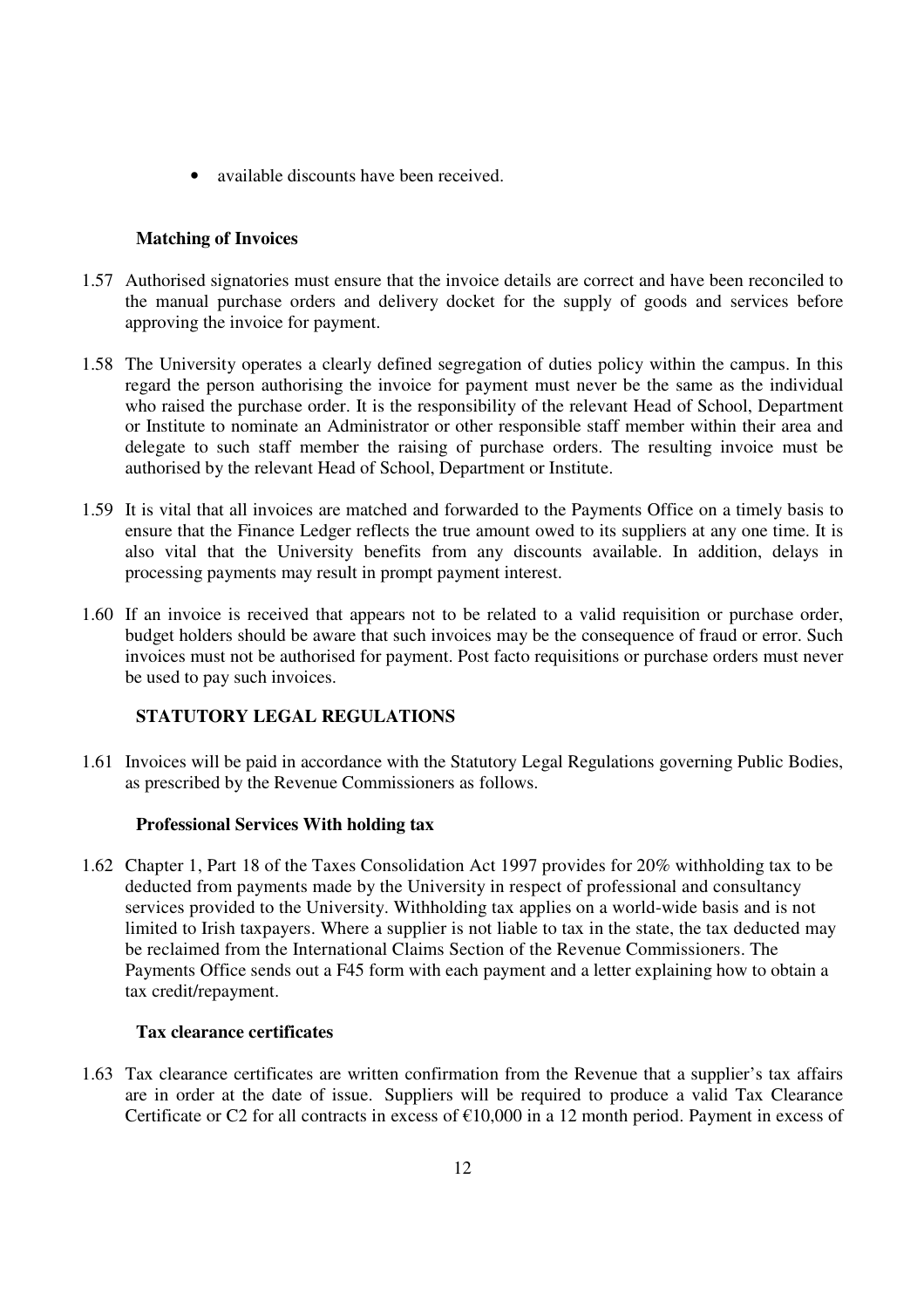$€10,000$  in a 12 month period cannot be made to suppliers unless produce a valid Tax Clearance Certificate or C2.

1.64 It is the responsibility of the budget holder to ensure that new suppliers engaged have a valid tax clearance certificate. The Payments Office runs a weekly report to ascertain any supplier whose certificate has expired and a renewal letter is sent to the supplier requesting an updated certificate.

### **Late Payment in Commercial Transactions**

1.65 In accordance with EU legislation the University is obliged to pay interest on invoices which are overdue by more than 30 days. The rate of interest is the ECB rate plus (currently) a margin of 7% and is calculated from the date of receipt of invoice or delivery of goods which ever is later. In the case if a disputed invoice, the value date will be the date the dispute was resolved. All disputed invoices should be accompanied by a memo indicating the reason why late payment interest should not apply. Penalties may be passed on to departments.

#### **Construction Tax (Relevant Contracts Tax)**

1.66 The University is obliged to operate Relevant Contracts Tax on payments to sub-contractors. Full details of the operation of the tax are available on the Payments office webpage.

#### **Value Added Tax**

1.67 The National University of Ireland Maynooth is registered for VAT under registration number **IE.9587715A.** As a general rule the University cannot recover VAT incurred on expenditure and the VAT component of purchase invoices represents a cost to the University.

#### **Inter community purchases.**

1.68 Budget holders should ensure that invoices received from suppliers for goods and services within the European Community, are on a VAT exclusive basis. The University VAT number should be provided to the supplier when placing the order. The University must then selfaccount for VAT at the appropriate rate and pay the tax to the Irish Revenue. This selfassessment process is carried out by the Payments Office.

#### **Purchases outside the EU**

1.69 Purchases from outside the EU should be invoiced on a VAT exclusive basis but VAT will be payable at point of entry to the country. In certain cases, the VAT will be paid to the Irish Revenue by the freight forwarder (eg DHL,Fedex) and subsequently invoiced to the University.

# **Payment to suppliers**

1.70 Payments to Irish suppliers will normally be made through Internet Business Banking (IBB). Payments to Non Irish suppliers will normally be made through Fexco Corporate Payment Service. The Bursar must approve in advance any request to make payments by standing order or